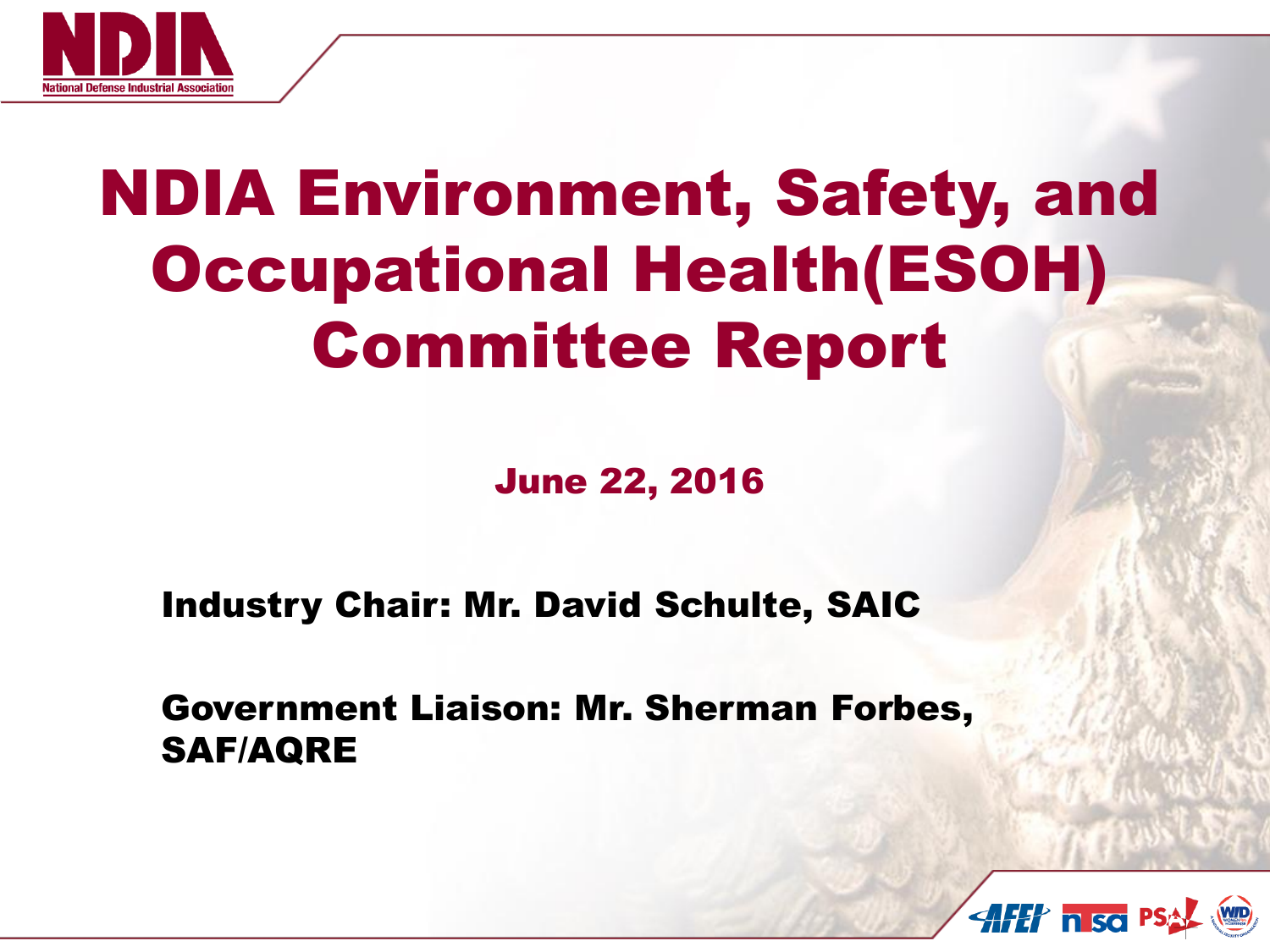

## ESOH Committee - 2016 Task Plan

#### **Proposed 2016 Tasks:**

- **1. Work with AIA and DoD ACQ ESOH IPT to update NAS 411-1, "Hazardous Materials Target List"**
- **2. Work with AIA and DoD ACQ ESOH IPT to update NAS 411, "Hazardous Materials Management Plan," to include system safety risk assessments and management of hazardous materials**
- **3. ESOH Committee Meetings**
- **4. NDIA SE Conference ESOH Track**

#### **Schedule / Resources**

- **1. ECD Oct 2016 / AIA and DoD participants**
- **2. ECD December 2016 / AIA and DoD participants**
- **3. Bi-monthly meetings with the NDIA SED meetings / industry and DoD participants**
- **4. ECD October 2016 / industry and government participants**

#### **Deliverables/Products**

- **1. NAS 411-1 update published**
- **2. NAS 411 update published**
- **3. Hold quarterly ESOH Committee Meetings**
- **4. ESOH Track at the NDIA SE Conference**

#### **Issues / Concerns:**

- **1. Will the Target List include items not part of the International Aerospace and Defense Declarable Substances List (AD-DSL) / items not on AD-DSL could drive excessive costs**
- **2. Advisability of adopting NAVSEA use of predetermined Severity Categories based on the chemical properties of a material / reaching consensus on the Severity Categories**
- **3. Availability of participants / providing value added meetings**
- **4. Government participation / without government participation, limited value to industry**

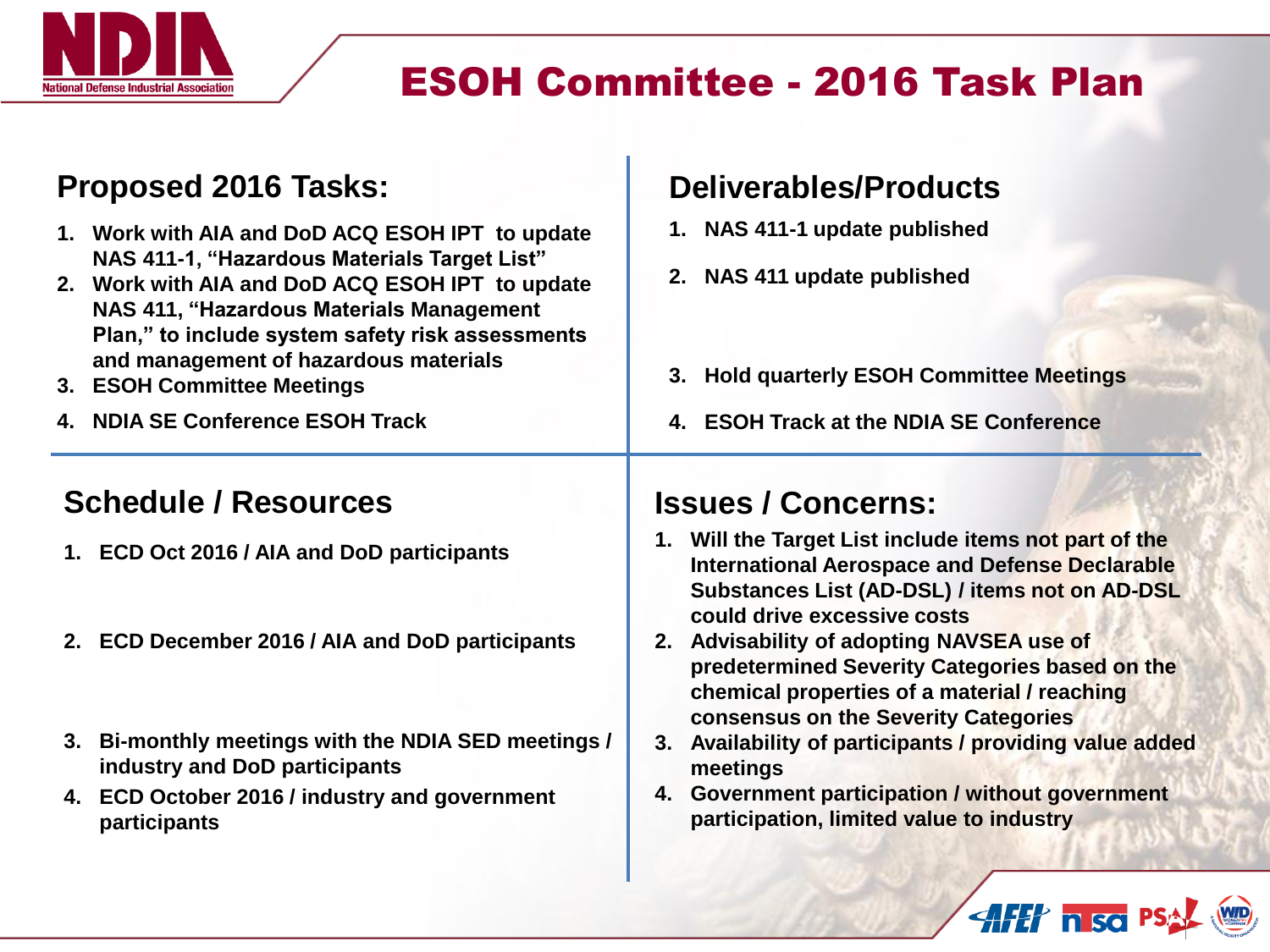

## ESOH Committee – 22 June 2016 Status Update

| 2016 Tasks Planned                              |                                                                                                                                                                                                | <b>Status</b> | Accomplishments (deliverables, etc.)<br>- Comments                                                                                                                                                                                                                                                                                                                                                                               |
|-------------------------------------------------|------------------------------------------------------------------------------------------------------------------------------------------------------------------------------------------------|---------------|----------------------------------------------------------------------------------------------------------------------------------------------------------------------------------------------------------------------------------------------------------------------------------------------------------------------------------------------------------------------------------------------------------------------------------|
| 1.                                              | Work with AIA and DoD ACQ<br>ESOH IPT to update NAS 411-1,<br>"Hazardous Materials Target<br>List"                                                                                             | In Progress   | Target List is completed; goal to publish in 2016<br>Subset of International Aerospace and Defense<br>Declarable Substances List (AD-DSL)<br>• Chemicals listed by CAS number only<br>Working on electronic, sortable format for DoD                                                                                                                                                                                             |
| 2.                                              | Work with AIA and DoD ACQ<br>ESOH IPT to update NAS 411,<br>"Hazardous Materials<br>Management Plan," to include<br>system safety risk assessments<br>and management of hazardous<br>materials | On Hold       | • Completed Draft guidance on how to conduct risk<br>assessment on HAZMAT using the MIL-STD-882E<br>methodology - geared towards hazardous<br>materials/chemicals management practitioners<br>Considering the NAVSEA Hazardous Materials Avoidance<br>Process concept for use in NAS 411 - assignment of<br>specific Severity Categories for given materials, e.g. known<br>carcinogens have a Severity category of Catastrophic |
| 3.                                              | <b>ESOH Committee Meetings</b>                                                                                                                                                                 | In Progress   | Holding ESOH Committee meeting this afternoon<br>$\bullet$<br>Plan for a Committee meeting following each Systems<br>$\bullet$<br><b>Engineering Division Meeting</b>                                                                                                                                                                                                                                                            |
| 4. 2015 NDIA SE Conference ESOH<br><b>Track</b> |                                                                                                                                                                                                | In Progress   | Continued planning and submitted abstracts for the ESOH<br>$\bullet$<br>Track for the 2016 conference<br>Mr. Gold agreed to speak at the ESOH Track<br>$\bullet$                                                                                                                                                                                                                                                                 |

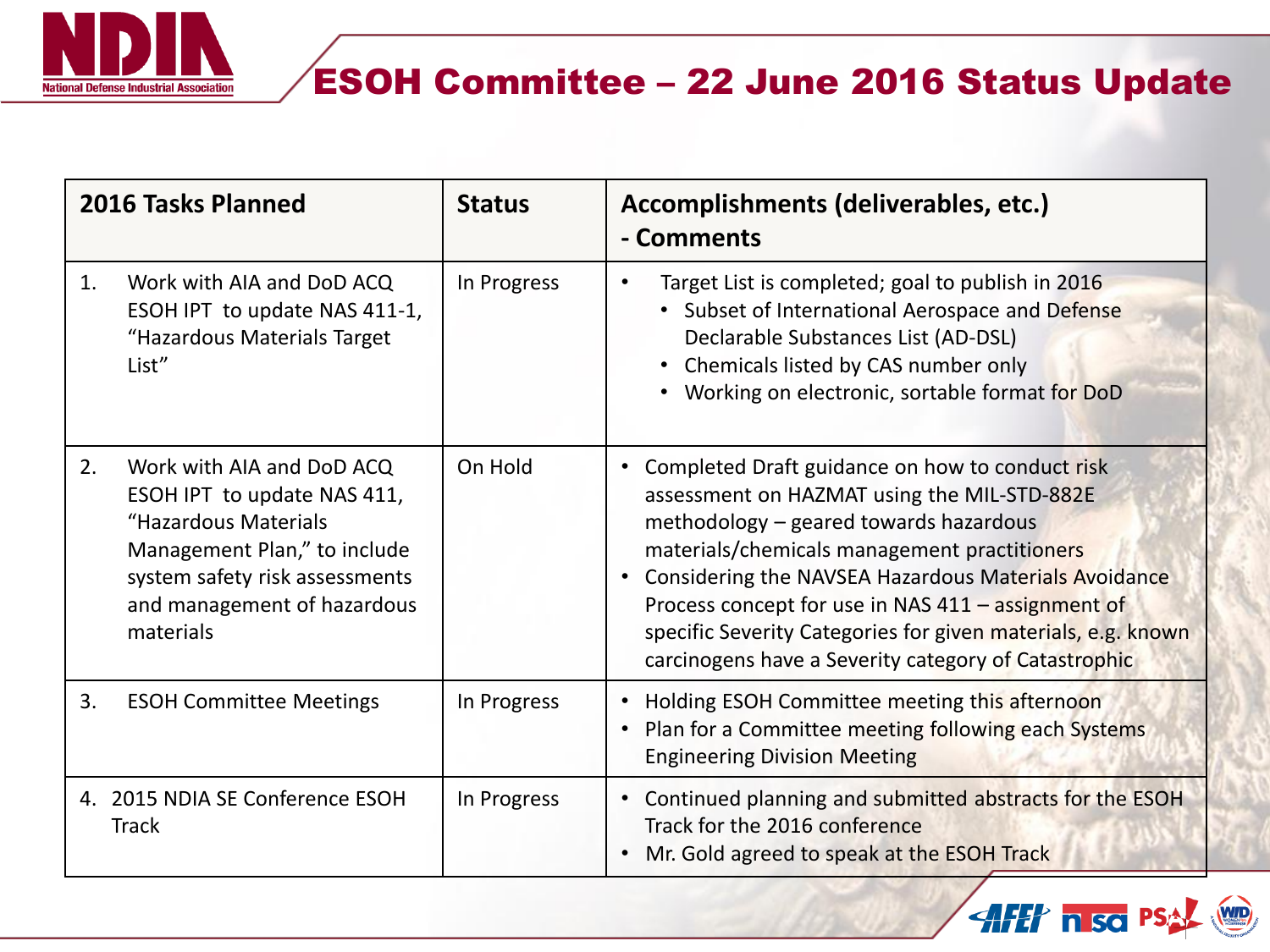

## Defense Acquisition Guidebook Update (DAG) Update

- ASD(A) initiated the DAG Re-Development Effort in Feb 2016 and tasked all the DAG chapter editors to update their chapter content
- Sources of change to the DAG Chapters include:
	- 1. Final DoDI 5000.02 (Jan 7, 2015) and other Fact-of-Life updates
	- 2. BBP 3.0 Service Subject Matter Expert comments
	- 3. ASD(A) standardization guidelines
	- 4. NDIA's Systems Engineering (SE) Standardization Working Group report documenting the mapping between the IEEE 15288.1 SE processes and the DAG C4 SE processes
- ODASD(SE) working on a redlined version of the draft DAG C4 based on these sources of change
- ASD(A) established a suspense of  $\sim$  August 3, 2016 to submit the Final Draft

BBP = Better Buying Power IEEE = Institute of Electrical and Electronics Engineers NDIA = National Defense Industrial Association

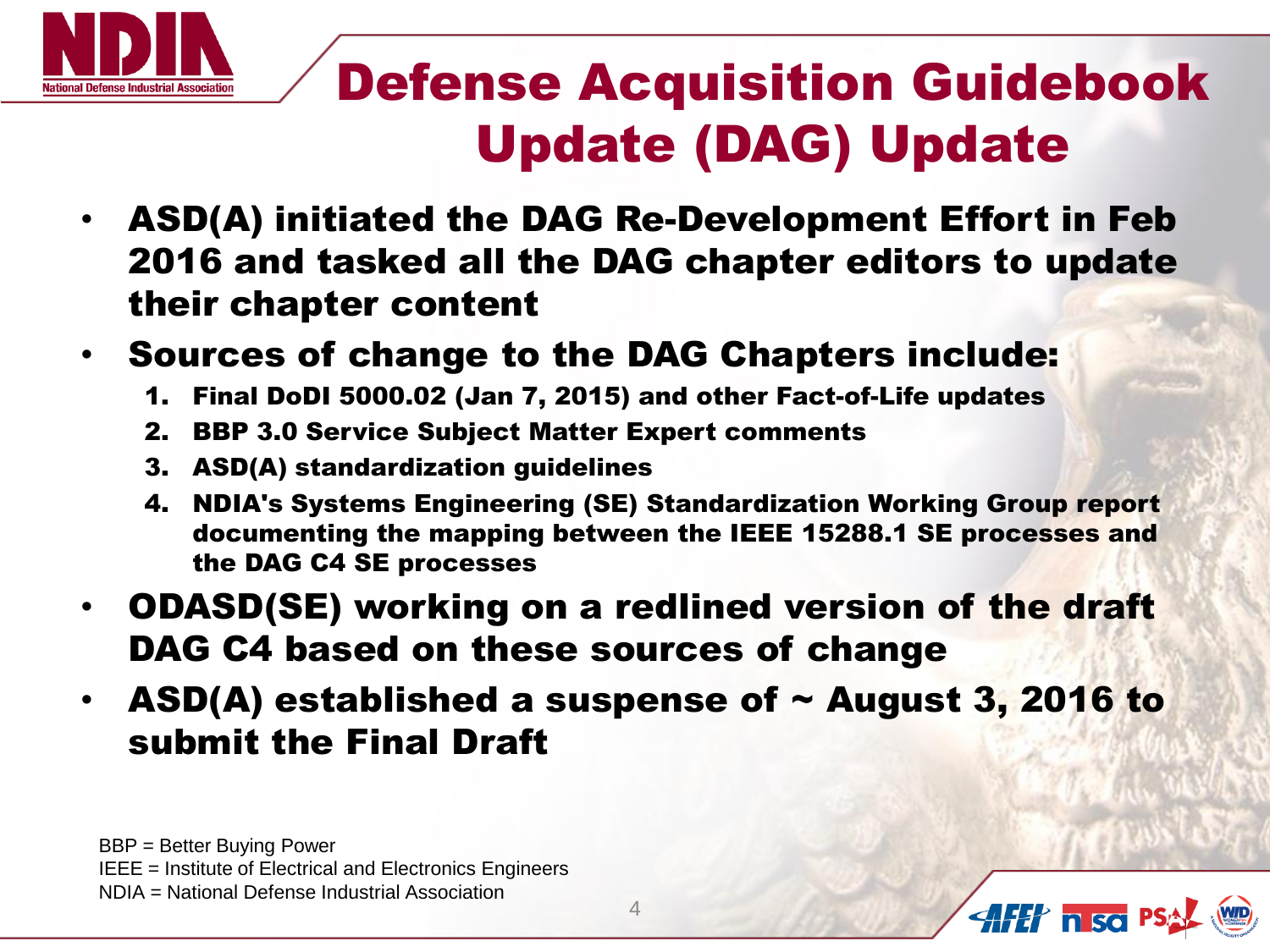

## DAG Environment, Safety, and Occupational Health (ESOH) Update

- DoD Acquisition ESOH IPT Principals developed Joint Service inputs
- Focus is on areas where OSD / Services have concerns about how current policy is being implemented
	- Policy requires use of System Safety methodology in MIL-STD-882E to manage ESOH considerations as an integral part of the program's overall SE process
	- MIL-STD 882E provides mandatory process for assessing software contribution to system risk
	- Any time an ESOH Risk Level increases the PM must ensure the appropriate management level accepts the new risk level prior to exposing people, equipment, or the environment to the new risk level
	- Must also identify and integrate ESOH requirements into the SE process
	- Address ESOH during the Technology Maturation and Risk Reduction (TMRR) phase by including program's ESOH plans in the Milestone A SEP